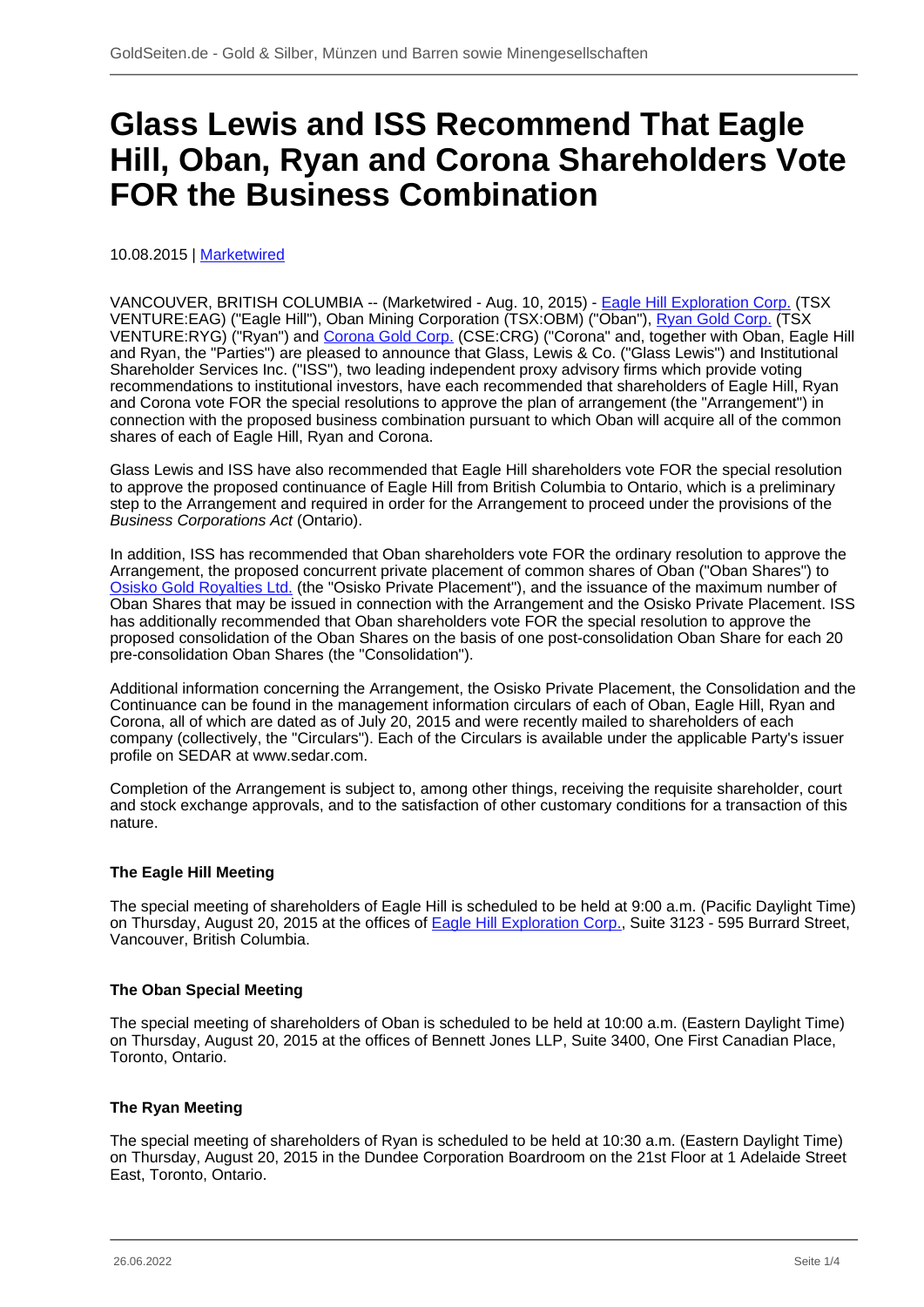## **The Corona Meeting**

The special meeting of shareholders of Corona is scheduled to be held at 10:00 a.m. (Eastern Daylight Time) on Thursday, August 20, 2015 in the Dundee Corporation Boardroom on the 21st Floor at 1 Adelaide Street East, Toronto, Ontario.

#### **Proxy Submission Deadlines**

Oban Shareholders: 10:00 a.m. (EDT) on Tuesday, August 18, 2015 Eagle Hill Shareholders: 9:00 a.m. (PDT) on Tuesday, August 18, 2015 Ryan Shareholders: 10:30 a.m. (EDT) on Tuesday, August 18, 2015 Corona Shareholders: 10:00 a.m. (EDT) on Tuesday, August 18, 2015

#### **Shareholder Questions**

Shareholders who have questions regarding the Arrangement or who require assistance with voting may contact Laurel Hill Advisory Group, the proxy solicitation agent, by telephone at 1-877-452-7184 (North American Toll Free) or 416-304-0211 (Collect Outside North America), or by email at assistance@laurelhill.com.

#### YOUR VOTE IS IMPORTANT - PLEASE VOTE TODAY

The Board of Directors of each of Eagle Hill, Oban, Ryan and Corona UNANIMOUSLY recommend that shareholders vote IN FAVOUR of the Arrangement.

Your vote is important regardless of the number of shares you own. Eagle Hill, Oban, Ryan and Corona encourage shareholders to read the meeting materials in detail.

#### **About Eagle Hill Exploration Corporation**

[Eagle Hill](/minen/1632--Eagle-Hill-Exploration-Corp) is a TSX Venture Exchange listed Canadian mineral exploration company focused on the exploration and development of the high-grade Windfall Lake gold deposit, located between Val-d'Or and Chibougamau in Quebec, Canada. The bulk of the mineralization occurs in the Main Zone, a southwest/northeast trending zone of stacked mineralized lenses, measuring approximately 600 metres wide and at least 1,400 metres long. The deposit remains open at depth and along strike. Eagle Hill completed a Preliminary Economic Assessment for the project in April 2015. Additional exploration and technical work is planned for 2015 and 2016 as the project advances toward pre-feasibility.

#### **About Oban Mining Corporation**

[Oban Mining Corp.](/minen/2876--Osisko-Mining-Inc) is a mineral exploration company focused on the acquisition, exploration, and development of precious metal resource properties in Canada. Oban holds an option to acquire from NorthStar Gold Corp. up to a 70% interest in the Miller Project in northern Ontario pursuant to an option agreement with NorthStar Gold Corp. Oban also holds options with other third parties to acquire a 100% undivided interest in the Côté Property, the Golden Dawn Project, the Hunter Property and other properties in the vicinity. Oban has additionally acquired a 100% interest in the Roach Property in northern Ontario and has a 100% undivided interest in a large area of claims in the Urban Barry area of Quebec. Oban is well financed with over \$10 million in cash.

#### **About Ryan Gold Corp.**

[Ryan](/minen/2082--Ryan-Gold-Corp) is a TSX Venture Exchange listed exploration and development company that historically focused its exploration on properties in the Yukon Territory, Canada. As at May 31, 2015, Ryan Gold had approximately \$21 million in cash and \$800,000 in marketable securities.

#### **About Corona Gold Corporation**

[Corona](/minen/2411--Corona-Gold-Corp) is a CNSX-listed resource investment company, with assets of approximately \$9 million in cash and \$6 million in marketable securities as at May 31, 2015.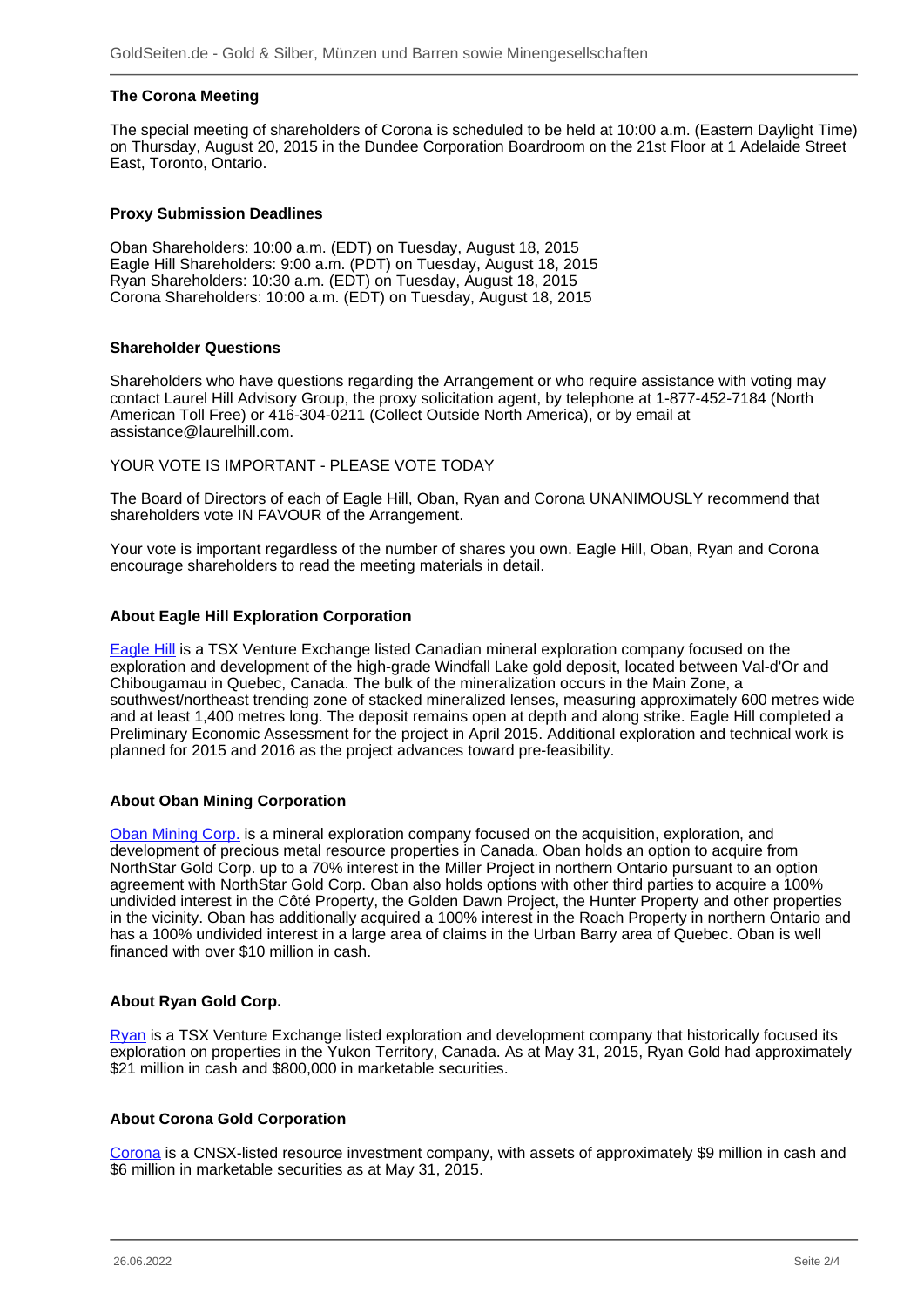## **About Osisko Gold Royalties Ltd**

[Osisko](/minen/2929--Osisko-Gold-Royalties-Ltd) is an intermediate mining royalty and exploration company with two world-class gold royalty assets. These two cornerstone assets are a 5% net smelter return ("NSR") royalty on the world-class Canadian Malartic gold mine, located in Malartic, Québec, and a 2.0-3.5% NSR on the Éléonore gold mine, located in James Bay, Québec. Osisko also holds a 3% NSR royalty on the Malartic CHL property as well as a 2% NSR royalty on the Upper Beaver, Kirkland Lake and Hammond Reef gold exploration projects in Northern Ontario.

Osisko's head office is located at 1100 Avenue des Canadiens-de-Montréal, Suite 300, Montréal, Québec, H3B 2S2.

Neither the TSX Venture Exchange nor its Regulation Services Provider (as such term is defined in the policies of the TSX Venture Exchange) accepts responsibility for the adequacy or accuracy of this release.

#### **Cautionary Note Regarding Forward-Looking Information**

This news release contains "forward-looking information" within the meaning of the applicable Canadian securities legislation that is based on expectations, estimates and projections as at the date of this news release. The information in this news release about the completion of the business combination described herein, the timing of the various shareholder meetings, the expecting timing of the closing of the transactions and other forward-looking information includes but is not limited to information concerning: the intentions, plans and future actions of the Parties and other information that is not historical facts.

Any statements that involve discussions with respect to predictions, expectations, beliefs, plans, projections, objectives, assumptions, future events or performance (often but not always using phrases such as "expects," or "does not expect," "is expected," "anticipates" or "does not anticipate," "plans," "budget," "scheduled," "forecasts," "estimates," "believes" or "intends" or variations of such words and phrases or stating that certain actions, events or results "may" or "could," "would," "might" or "will" be taken to occur or be achieved) are not statements of historical fact and may be forward-looking information and are intended to identify forward-looking information.

This forward-looking information is based on reasonable assumptions and estimates of management of the Parties, at the time it was made, involves known and unknown risks, uncertainties and other factors which may cause the actual results, performance or achievements of the Parties to be materially different from any future results, performance or achievements expressed or implied by such forward-looking information. Such factors include, among others, risks relating to the completion of the transactions described herein; risks relating to property interests; the global economic climate; metal prices; dilution; ability of Oban to complete further acquisitions; environmental risks; and community and non-governmental actions. Although the forward-looking information contained in this news release is based upon what management believes, or believed at the time, to be reasonable assumptions, the Parties cannot assure shareholders and prospective purchasers that actual results will be consistent with such forward-looking information, as there may be other factors that cause results not to be as anticipated, estimated or intended, and neither the Parties nor any other person assumes responsibility for the accuracy and completeness of any such forward-looking information. The Parties do not undertake, and assumes no obligation, to update or revise any such forward-looking statements or forward-looking information contained herein to reflect new events or circumstances, except as may be required by law.

## **Contact**

#### [Oban Mining Corp.](/minen/2876--Osisko-Mining-Inc) Jose Vizquerra, President and CEO 416-848-9504 Jvizquerra@obanmining.com

[Eagle Hill Exploration Corp.](/minen/1632--Eagle-Hill-Exploration-Corp) David Christie, President & CEO 647-253-1144

#### [Eagle Hill Exploration Corp.](/minen/1632--Eagle-Hill-Exploration-Corp)

Rhylin Bailie, Vice President, Communications & Investor Relations 604-609-6143